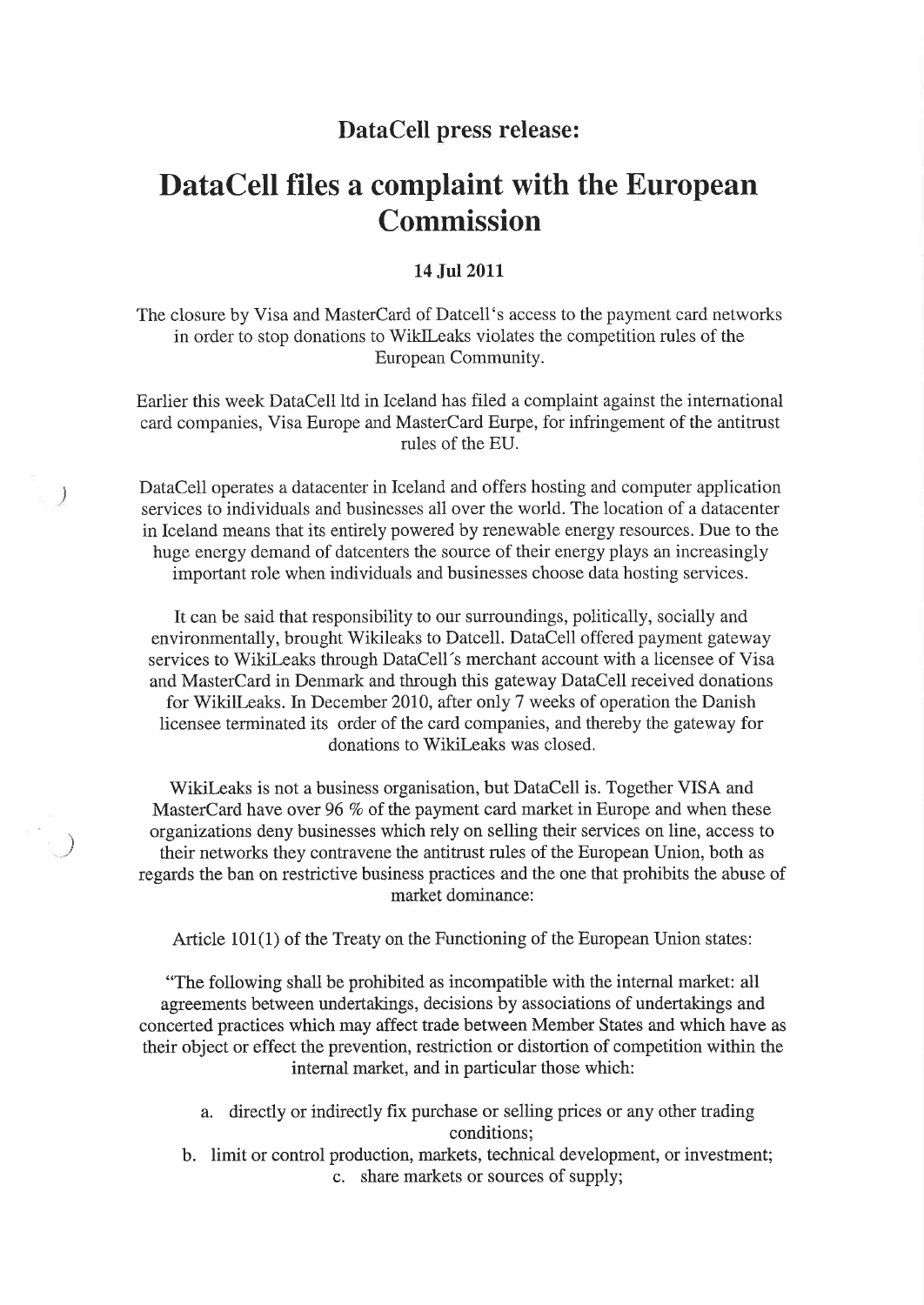- d. apply dissimilar conditions to equivalent transactions with other trading parties, thereby placing them at a competitive disadvantage;
- e. make the conclusion of contracts subject to acceptance by the other parties of supplementary obligations which, by their nature or according to commercial usage, have no connection with the subject of such contracts."

### Article 102 of the Treaty reads:

"The abuse by one or more undertakings of a dominant position within the internal market or in a substantial part of it as incompatible with the internal market insofar as it may affect trade between Member States shali be prohibited." Such abuse may, in particular, consist in: (a) directiy or indirectly imposing unfair purchase or selling prices or other unfair trading conditions; (b) limiting production, markets or technical development to the prejudice of consumers; (c) applying dissimilar conditions to equivalent transactions with other trading parties, thereby placing them at a competitive disadvantage; (d) making the conclusion of contracts subject to acceptance by the other parties of supplementary obligations which, by their nature or according to commercial usage, have no connection with the subject of such contracts."

In its complaint to the Commission DataCell stresses that the card companies have not come up with any objective justification for their refusal to do business with DataCell. DataCell points out in particular:

)

t

- 1. The provision of payment gateway services whereby the holder of a merchant account uses it to accept donations or payments on behalf of businesses or non-profit organisations which do not have their own merchant account is an accepted and a normal business practice.
	- ii. 'When DataCell applied for a merchant agreement with members of the payment card networks in Iceland the Central Bank of Iceland cleared the application without any reservation. Before, the Danish licensee had found DataCell's operation to be wholly compliant with Icelandic law. (Being a member of the EEA, Iceland's law in the field of payment services have to comply with EU law).
- Neither Wikileaks nor any of their spokesmen or any who have taken part in preparing or processing whistle blowing material on behalf of Wiklileaks, have been indicted, prosecuted or summoned for breach of any civil law, any criminal law provisions or violations of "ordre public" in any EEA country. iii.
- As concerns jurisdictions outside the EEA, neither WikiLeaks nor any of their spokesmen or any who have taken part in preparing or processing whistle blowing material on behalf of Wikileaks have been subject to official indictments, prosecutions, judgements or summons for breach of any civil law, any criminal law provisions or violations of "ordre public". iv.

The above is a summarv.